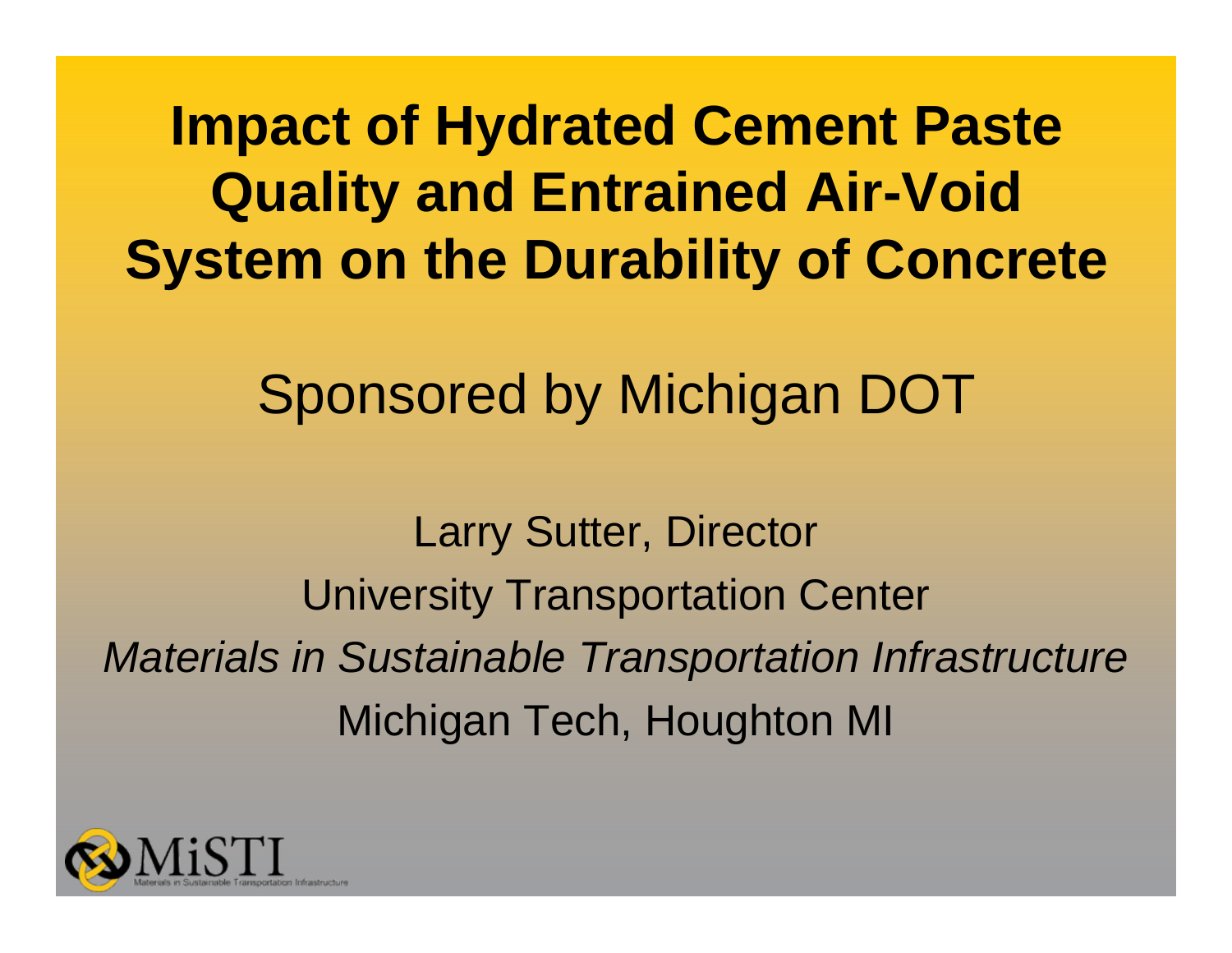#### **Background**

- Concrete mixtures have undergone numerous changes in recent years
- As the mixtures have changed, the research linking airvoid system parameters to performance has not been updated
- The research used to establish the current air content requirements was predominately conducted prior to 1970
- Changes that have occurred (e.g. lower *w/cm*, use of SCMs, synthetic AEAs) affect not only the quality of the hydrated cement paste but also the characteristics of the entrained air-void system

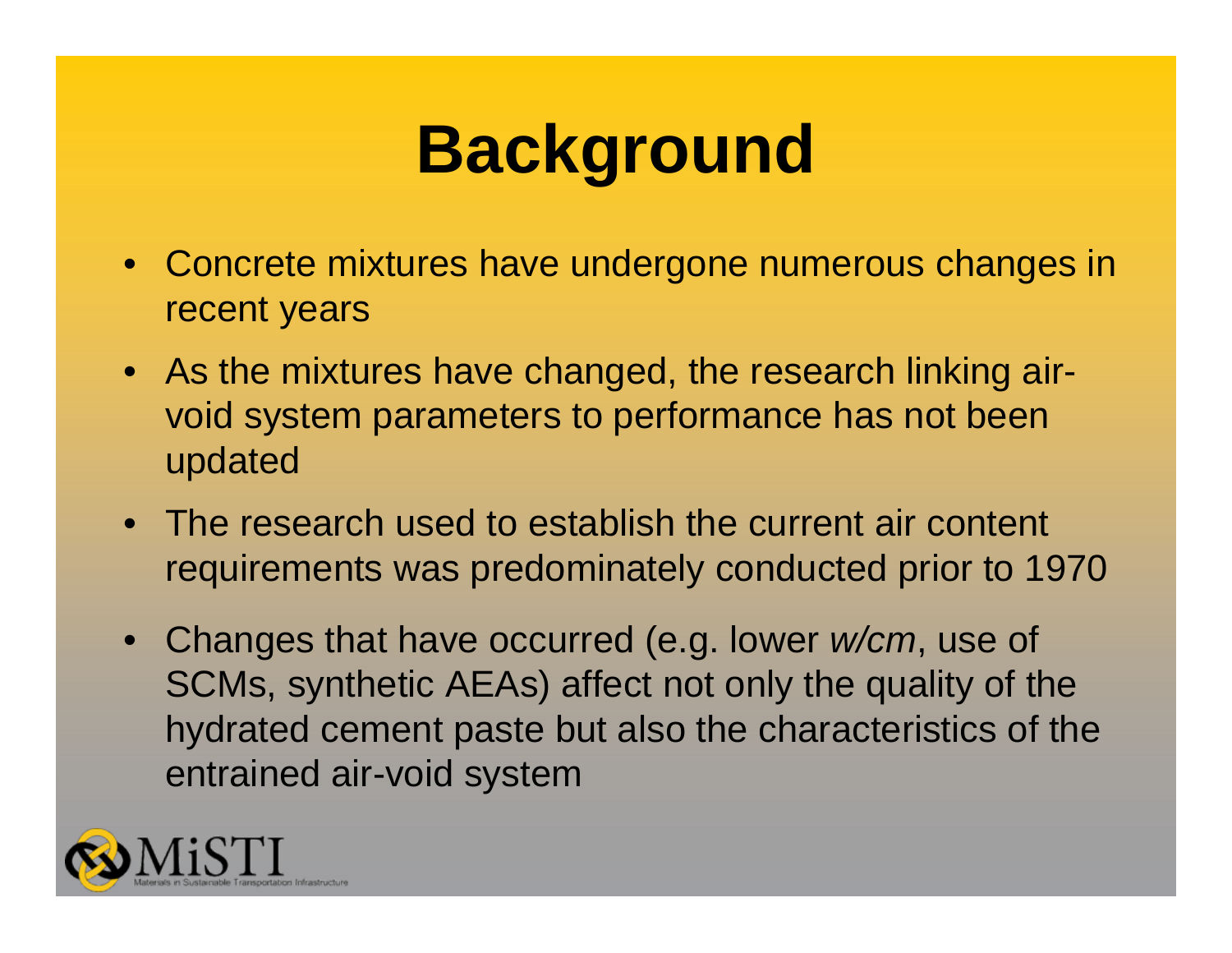#### **Objectives**

- Review the current accepted relationship between the quality of HCP and the air-void system and how it affects the F-T durability of concrete
- Conduct a phased laboratory study to evaluate how recent changes impact the quality of HCP and air-void system and how this influences the F-T durability of the concrete
- • Make recommendations to improve the F-T durability and cost effectiveness of concrete mixtures currently being used in Michigan
- • Utilize newly available equipment to assess the *w/cm* and air-void system in fresh concrete, correlating the results with those obtained using accepted analytical techniques
- • Based on this research, recommendations will be made regarding potential implementation of promising equipment to improve construction quality control and quality assurance

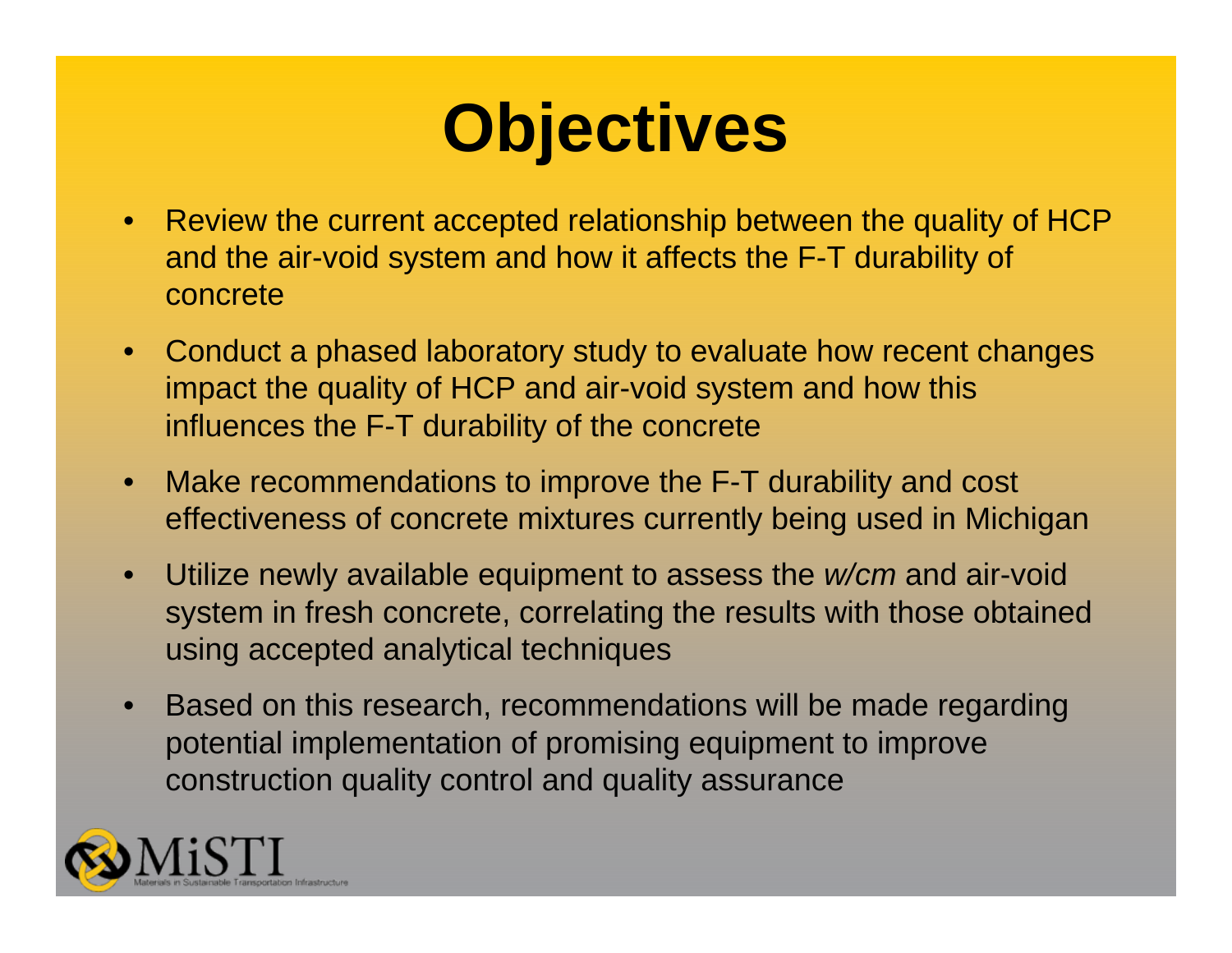- *Review of Existing Literature*
	- and the state of the state How the durability of concrete is affected by the quality of the hydrated cement paste (HCP) and the presence of a properly entrained airvoid system
	- – Recent work focusing on the use of SCMs and non-vinsol resin air entrainers will be examined
	- Emerging laboratory test equipment and protocols will be reviewed for use in this study

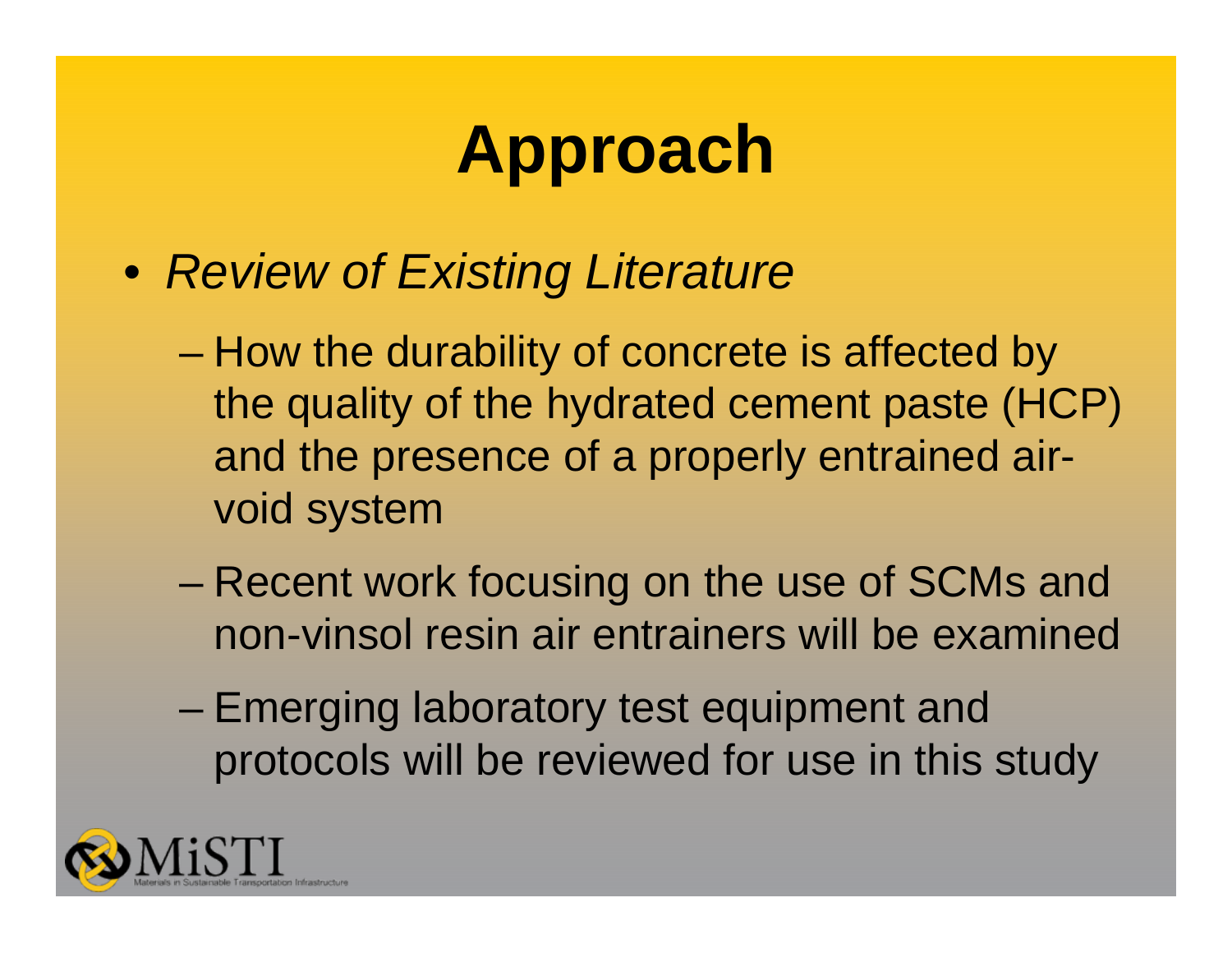- *Emerging Methods to Evaluate*
	- AVA
	- **Calorimetry**
	- Cementometer
	- Automated CTE



– Microwave Water Content





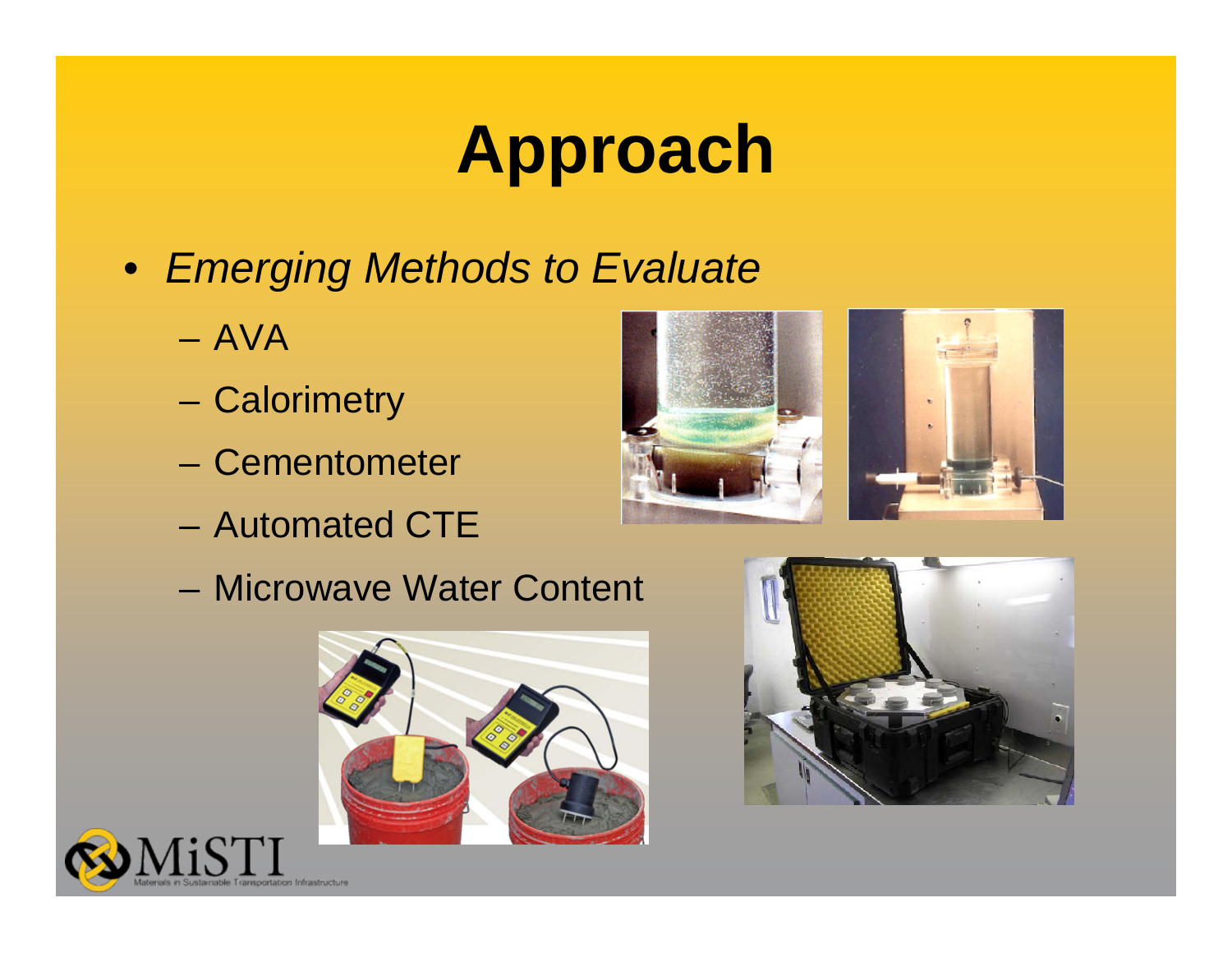- $\bullet$  *Phase II Experiment: Combined Full- and Partial- Factorial*
	- One cement type: a Lafarge Type I/II
	- Two cement factors: 564 lb/yd $^3$  and 470 lb/yd $^3$
	- Three SCMs: none, Class C fly ash, and a Grade 100 ground blast furnace slag
	- Two AEAs: one vinsol resin and one synthetic
	- One coarse aggregate: a durable carbonate
	- Two aggregate gradings: gap gradation and optimized
	- Fine aggregate volume will be altered to adjust yield with changes in *w/cm*
	- Two *w/cm*: 0.45 and 0.55
	- $-$  Two fresh air contents: 3  $\pm$  1% and 6  $\pm$  1%

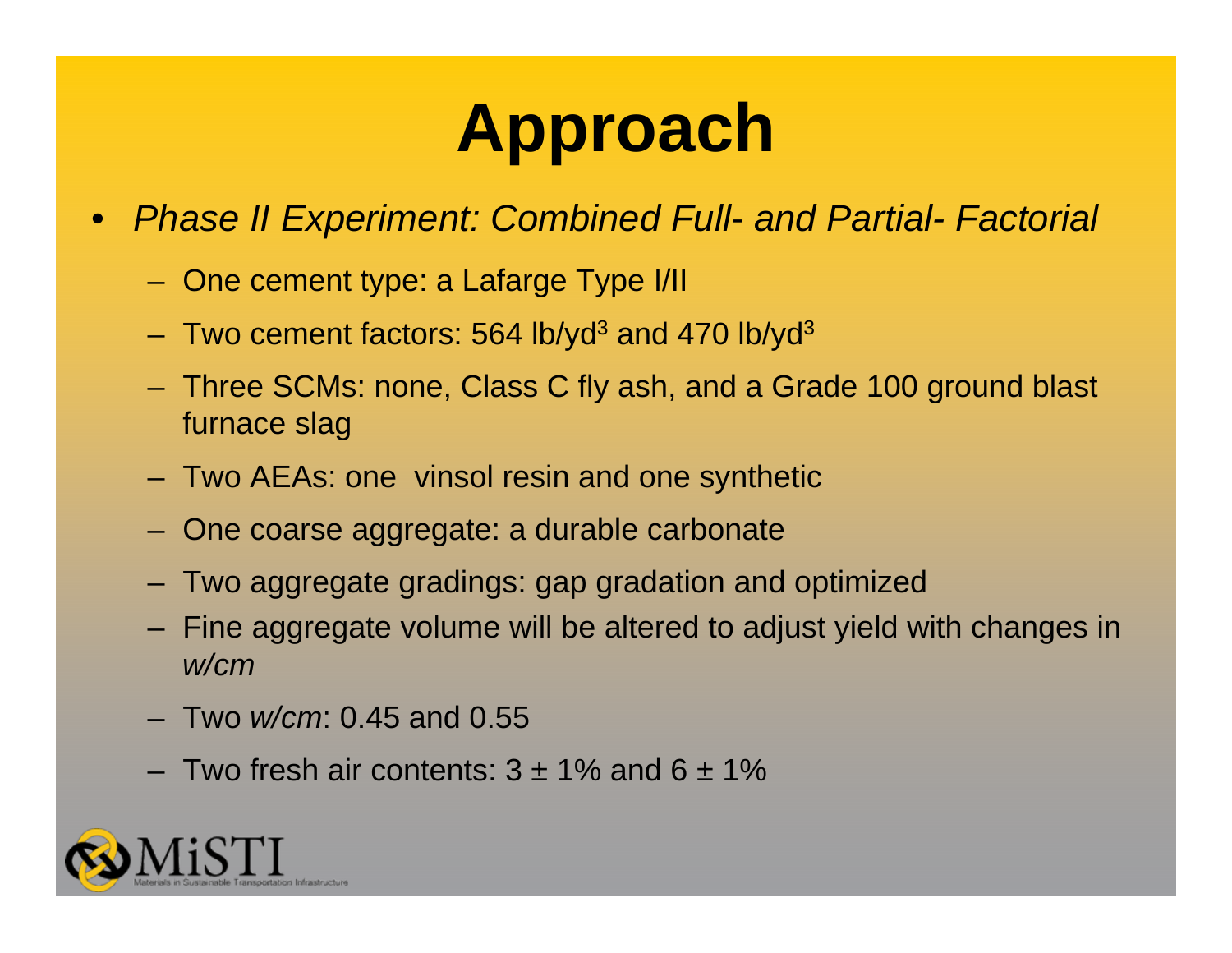- *The testing conducted will be used to assess a number of fresh concrete properties including:*
	- –Slump (ASTM C143)
	- – Determination of air content using the pressure (ASTM C231), volumetric (ASTM C173) and gravimetric method (ASTM C138)
	- –Air-void system parameters using the AVA
	- –Unit weight and yield (ASTM C138)
	- – Calorimetry to determine heat signatures of concrete and additional supplemental testing on mortar
	- –Maturity (ASTM C1074)
	- – Water content by microwave method (AASHTO T 318) and Cementometer

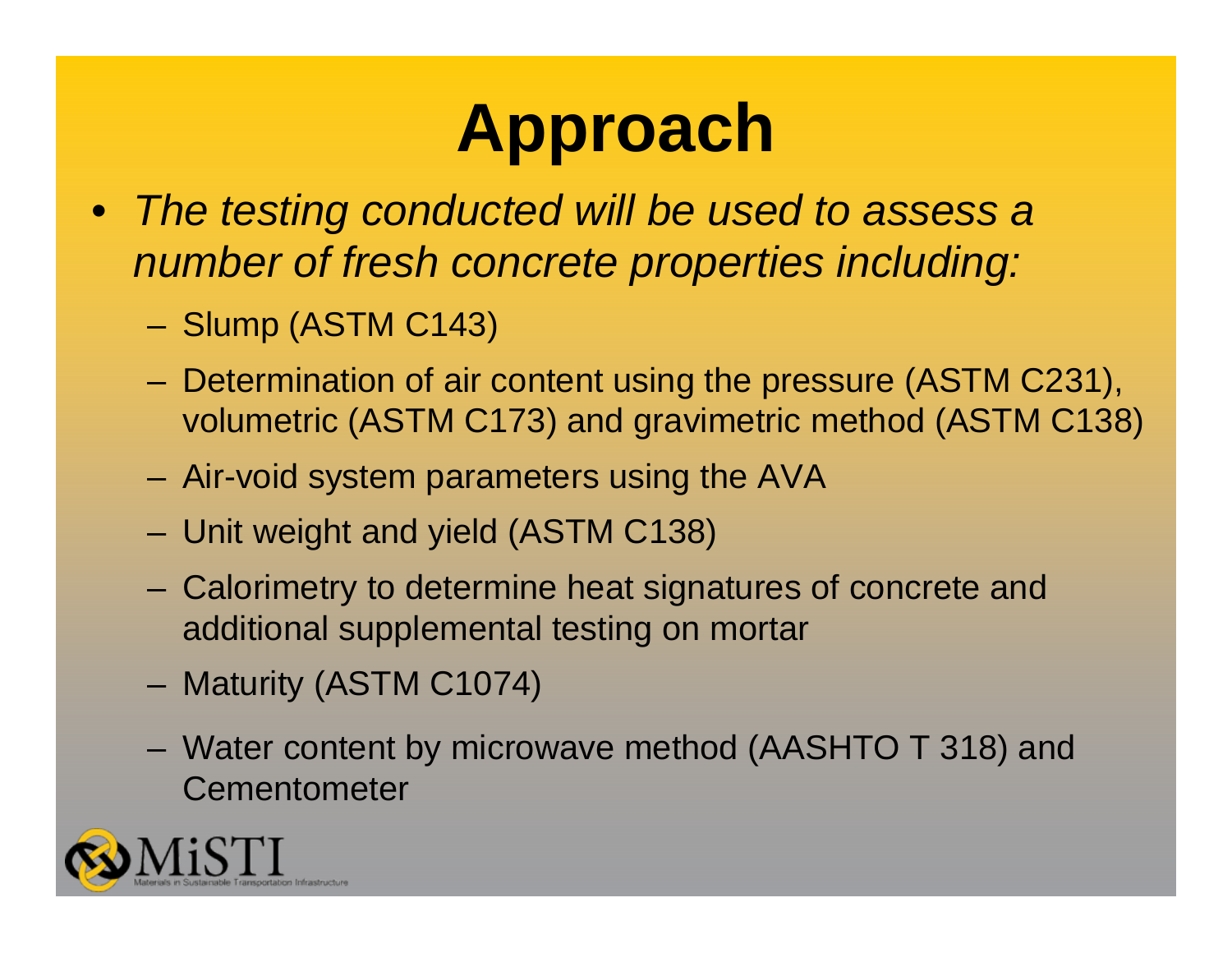- *The testing conducted will be used to assess a number of hardened concrete properties including:*
	- Compressive strength (ASTM C39) at 7, 28, and 90 days
	- – Determination of air-void system parameters using ASTM C457
	- –Sorptivity after 56 days (ASTM C1585)
	- F-T durability (ASTM C666B)
	- – Limited analysis of thin sections to estimate *w/cm* content of concrete

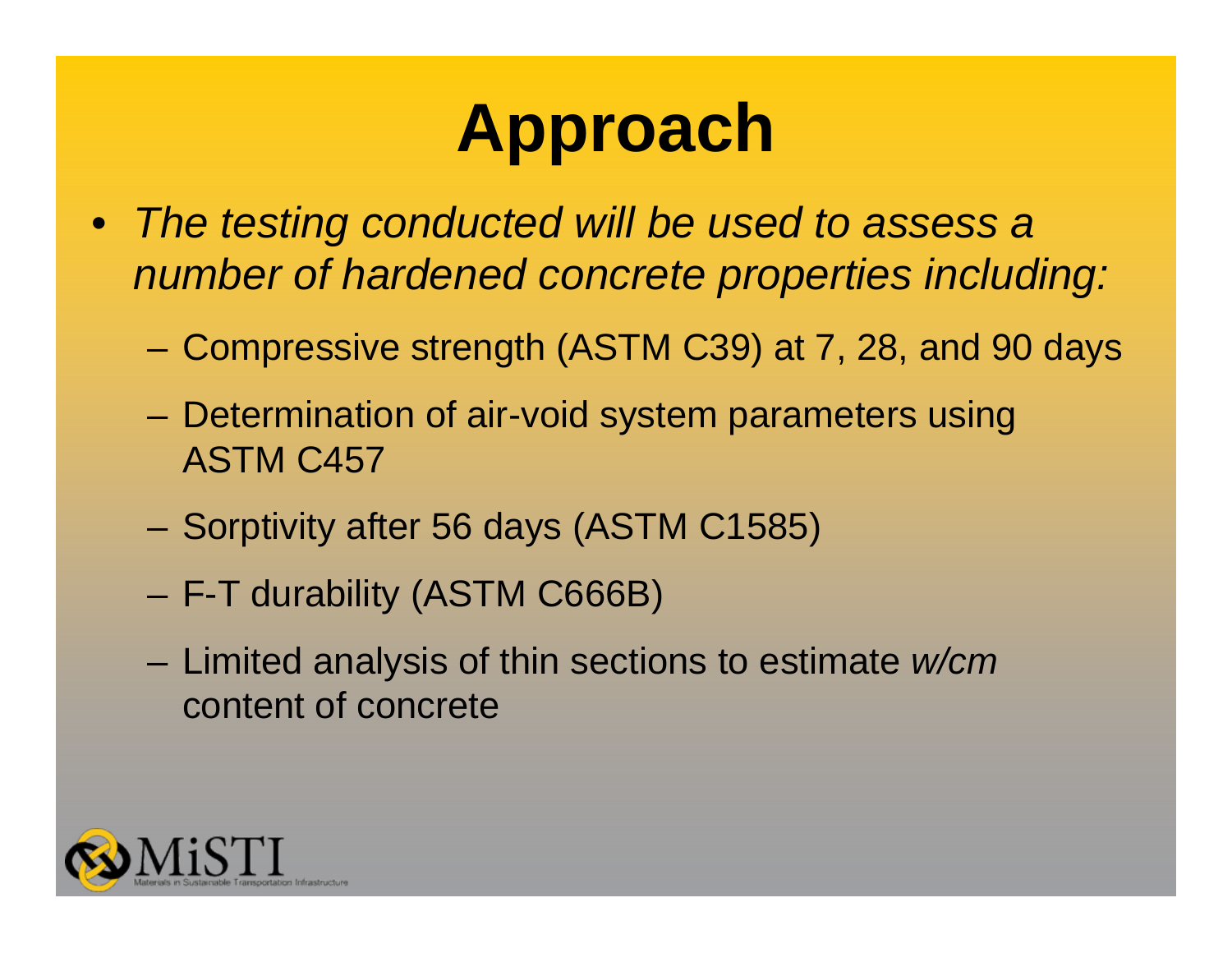#### • Benedict Laboratory - AMRL Accredited

- 15,000 ft 2 laboratory space for concrete research
- Mixing, curing, physical testing laboratory and large scale testing



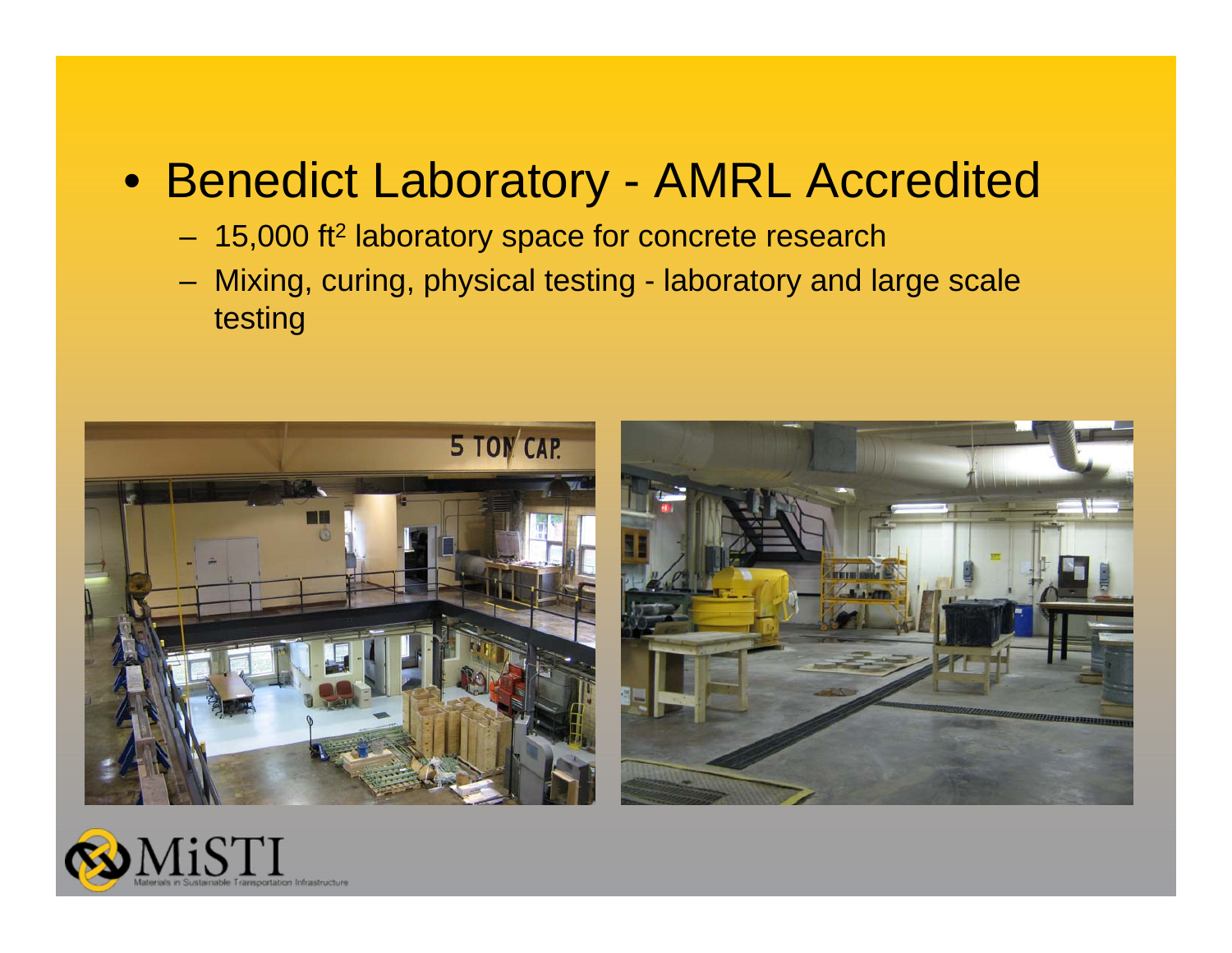#### Materials Characterization











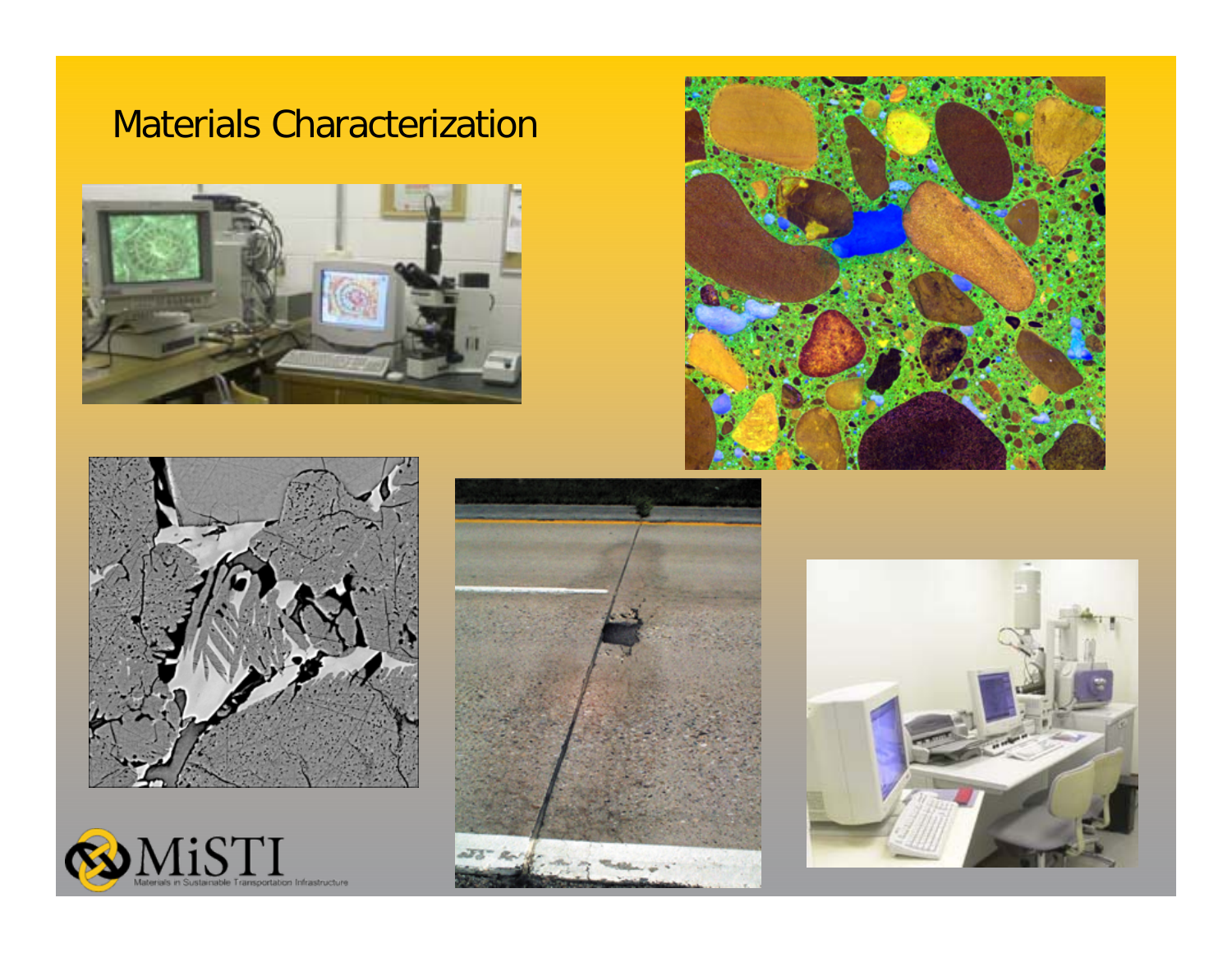- *Purpose of the testing is to assess how:*
	- – Changes in the concrete mixture (e.g. *w/cm*, type of SCM, type of AEA, reduced cementitious content, etc.) affect the fresh and hardened concrete properties
	- – Changes in the cementitious system (cement, SCM), *w/cm*, cement content, AEA, air content, and air-void system parameters impact the freeze-thaw durability of the concrete
	- – Emerging technologies can be used to test the properties of fresh concrete
	- – Results from emerging technologies relate to the properties of hardened concrete

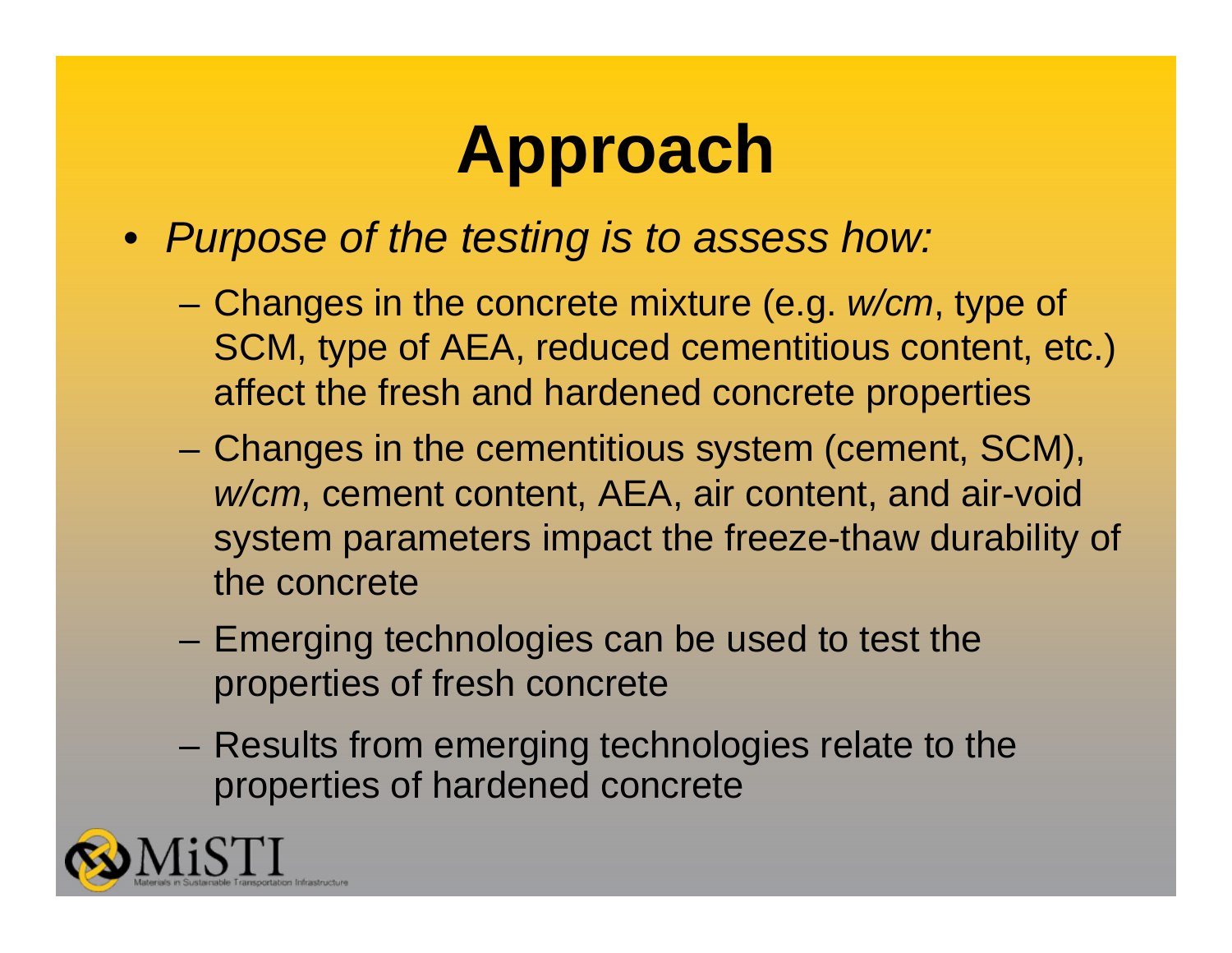# **Follow-Up**

- *Phase III Testing*
	- – Additional experiments to fill in the gaps that are observed
	- Examine correlations between fresh and hardened properties
	- Test additional materials as identified in previous testing
- *Recommendations will be made with regards to implementing the results as justified and for future work as needed to fill in any remaining knowledge gaps*